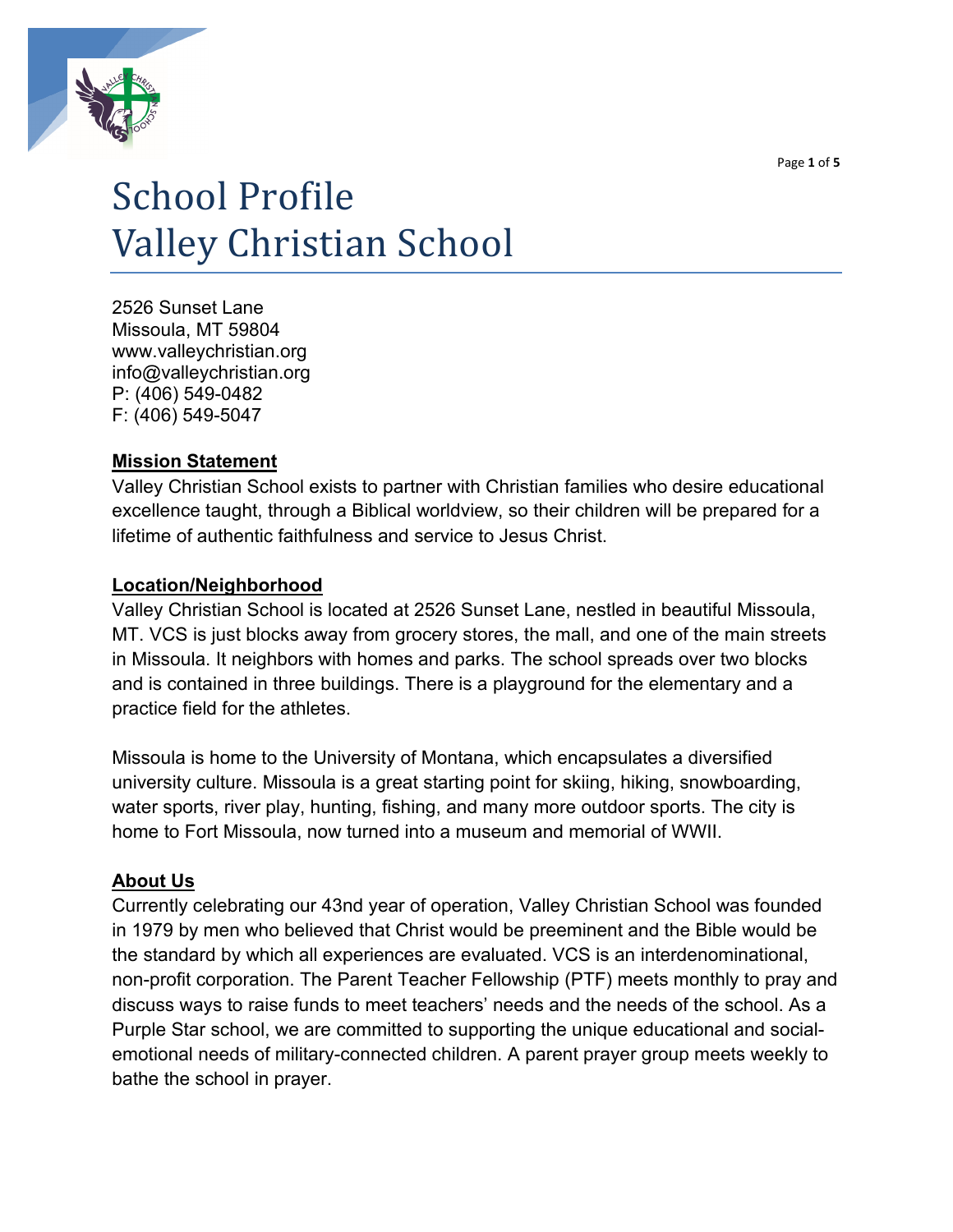Page **2** of **5**



### **Accreditation and Testing**

Valley Christian School is accredited through the Montana Office of Public Instruction (OPI), the Association of Christian Schools International (ACSI), and Cognia. VCS meets all requirements for graduation. VCS uses the IOWA Assessments as an assessment tool for Kindergarten-9th grade students. The high school participates in the following tests: PSAT10, PSAT/NMSQT, ACT with Writing, and AP® Exams. The VCS CEEB Code is 270631.

### **Academics**

Valley Christian School offers a variety of classes designed to engage students' interests as well as expand their knowledge base. Elective courses offered include Art, Band, Musical, Woodworking, Welding, Yearbook/Graphic Arts, and more. AP® courses are offered for open enrollment based on the student meeting the pre-requisites for the course:  $AP^{\circledR}$  Biology,  $AP^{\circledR}$  Calculus,  $AP^{\circledR}$  Chemistry, and  $AP^{\circledR}$  English Language and Composition. Bible is a part of the daily curriculum for all students, and it is also incorporated into each subject.

Valley Christian School offers two tracks for graduation: Core and Honors Programs.

Bible – 4 credits Bible – 4 credits English – 4 credits English**\*** – 4 credits Math – 3 credits (includes 1.0 Financial Math) Math**\*** – 4 credits (includes 1.0 Pre-Calc. and

History – 3 credits History – 3 credits Science – 2 credits (includes 0.5 Basic Chemistry) Foreign Language – 1 credit Foreign Language – 2 credits Business Tech – 1 credit Business Tech – 1 credit Health/PE – 1 credit Health/PE – 1 credit Fine Arts – 1 credit Fine Arts – 2 credits Electives – 6 credits Electives – 4 credits

## **Core Program -Total of 26 credits Honor's Program -Total of 28 credits**

1.0 Financial Math) Science**\*** – 3 credits (includes 0.5 Basic Chemistry) **\***AP® courses available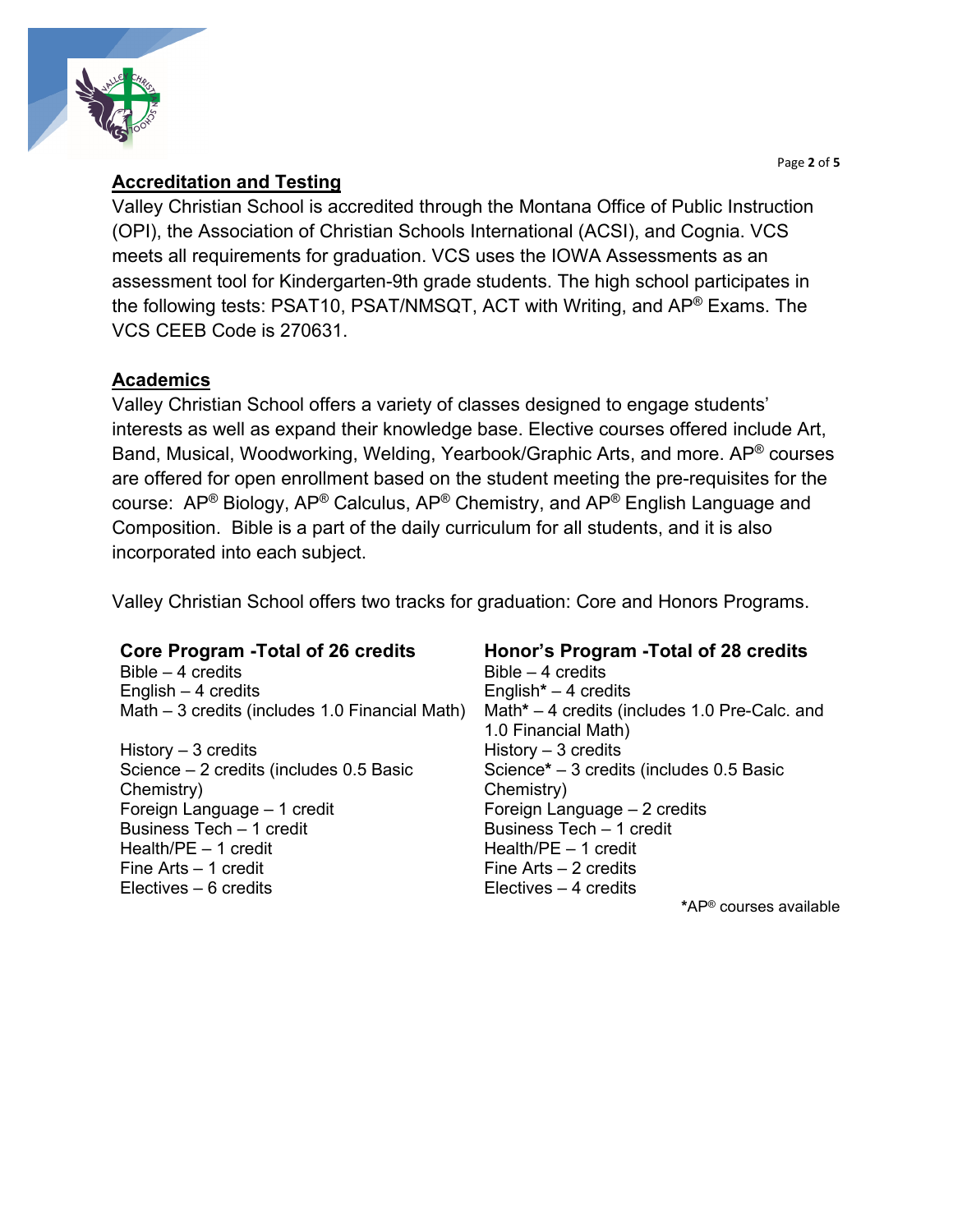

| <b>Grade / GPA Calculations</b> |  |  |  |
|---------------------------------|--|--|--|
|---------------------------------|--|--|--|

A+ /99-100/ 4.0 B+ /89/3.0 A /92-98/ 4.0 B /82-88/ 3.0 A- /90-91/ 4.0 B- /80-81/ 3.0

Grades are given based on a 4.0 grading scale.

| C+ /79/ 2.0    | $D+$ /69 /1.0       |                     |
|----------------|---------------------|---------------------|
| $C/72-78/2.0$  | D $/62 - 68/ 1.0$   |                     |
| C- /70-71/ 2.0 | $D - 160 - 611 1.0$ | $F/59$ and below/ 0 |

### **Post-Secondary Plans**

Graduation rate, Class of 2021: 100% Graduates attend 4-year colleges: 82% Student-athletes signed to Collegiate level: 27%

Colleges attended by recent VCS graduates: University of Montana, Montana State University, Carroll College, Montana Tech, Grand Canyon University, University of Texas-El Paso, Texas Tech, Oklahoma State, Ecola Bible College, Glacier Bible College, Word of Life Institute

### **Athletics**

VCS offers a variety of sports throughout the year including football, soccer, volleyball, basketball, tennis, and track. As a member of the Montana High School Association (MHSA), students compete as members of District 13-C, which is part of the Western C Division. Several VCS student-athletes have gone on to play at the collegiate level. Valley Christian achievements through the athletic program include:

8 Montana State Championships 7 District (League) Championships 16 Divisional Championships

### **Faculty, Staff, and Directors**

Healey Glessner – Head of School (now hiring) – JH/HS Principal principal principal@valleychristian.org Naomi Lorenz – Guidance Counselor counselor@valleychristian.org

High school faculty members are state certified. Each teacher either has or is in the process of obtaining his or her ACSI teacher certification. Four high school faculty members are authorized to teach AP classes. Our faculty and staff are trained in firstaid and receive continuous training throughout the school year at in-service meetings.

Page **3** of **5**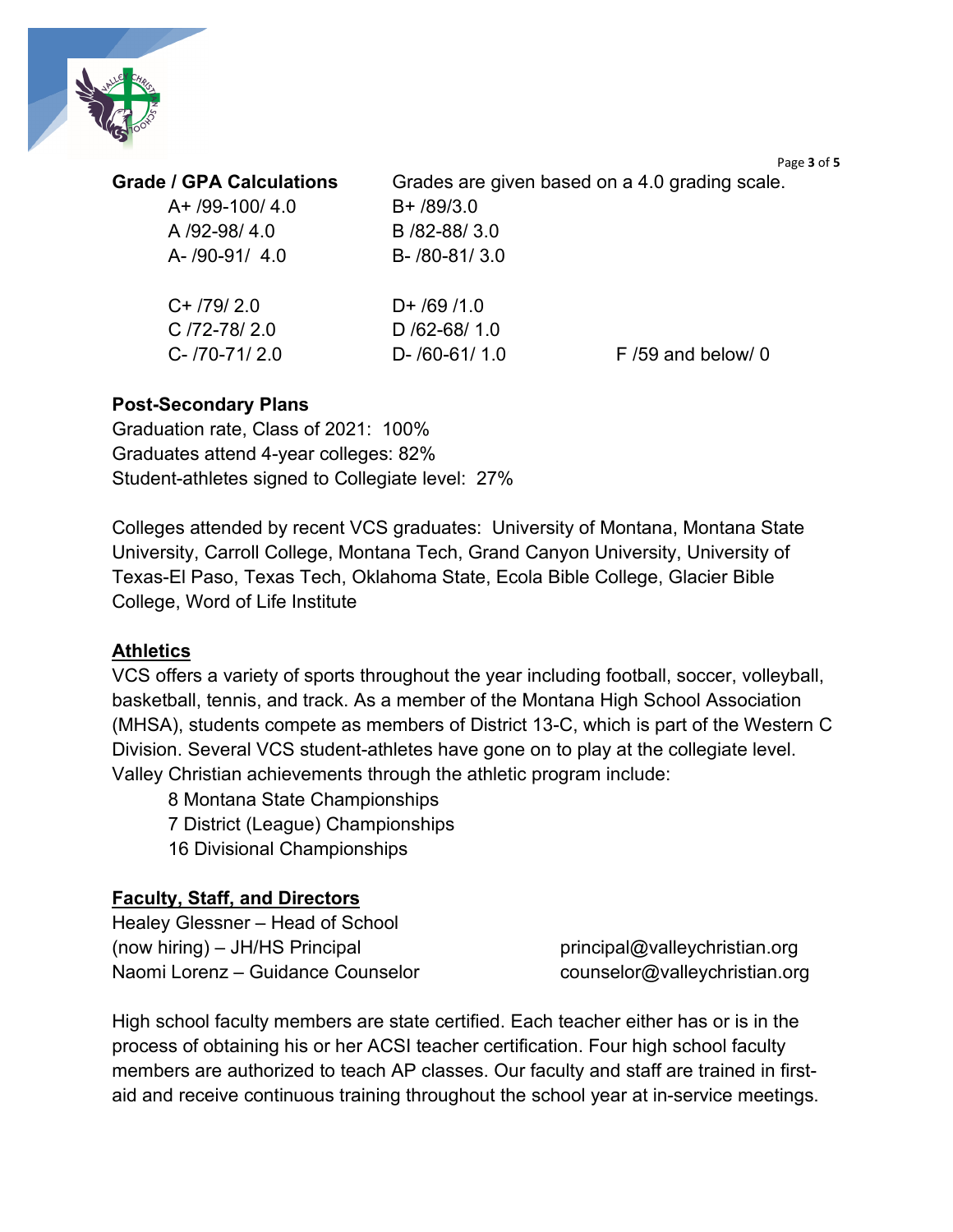

### **Enrollment**

Valley Christian School currently enrolls 274 students. (as of May 2021) Preschool – 37 Kindergarten – 25 Elementary (Grades 1-6) – 116 Junior High (Grades 7-8) – 40 High School (Grades 9-12) – 56

Students attend over 50 different churches in the area. Interdenominational chapel services are held weekly on campus for students and staff. Since the first graduating class in 1986, there have been over 700 graduates. VCS students have won various scholarships including the Montana STEM/Healthcare Scholarship, MSU Hilleman Scholars Program, as well as turning out several National Merit Scholarship Semifinalist and Finalists.

Page **4** of **5**